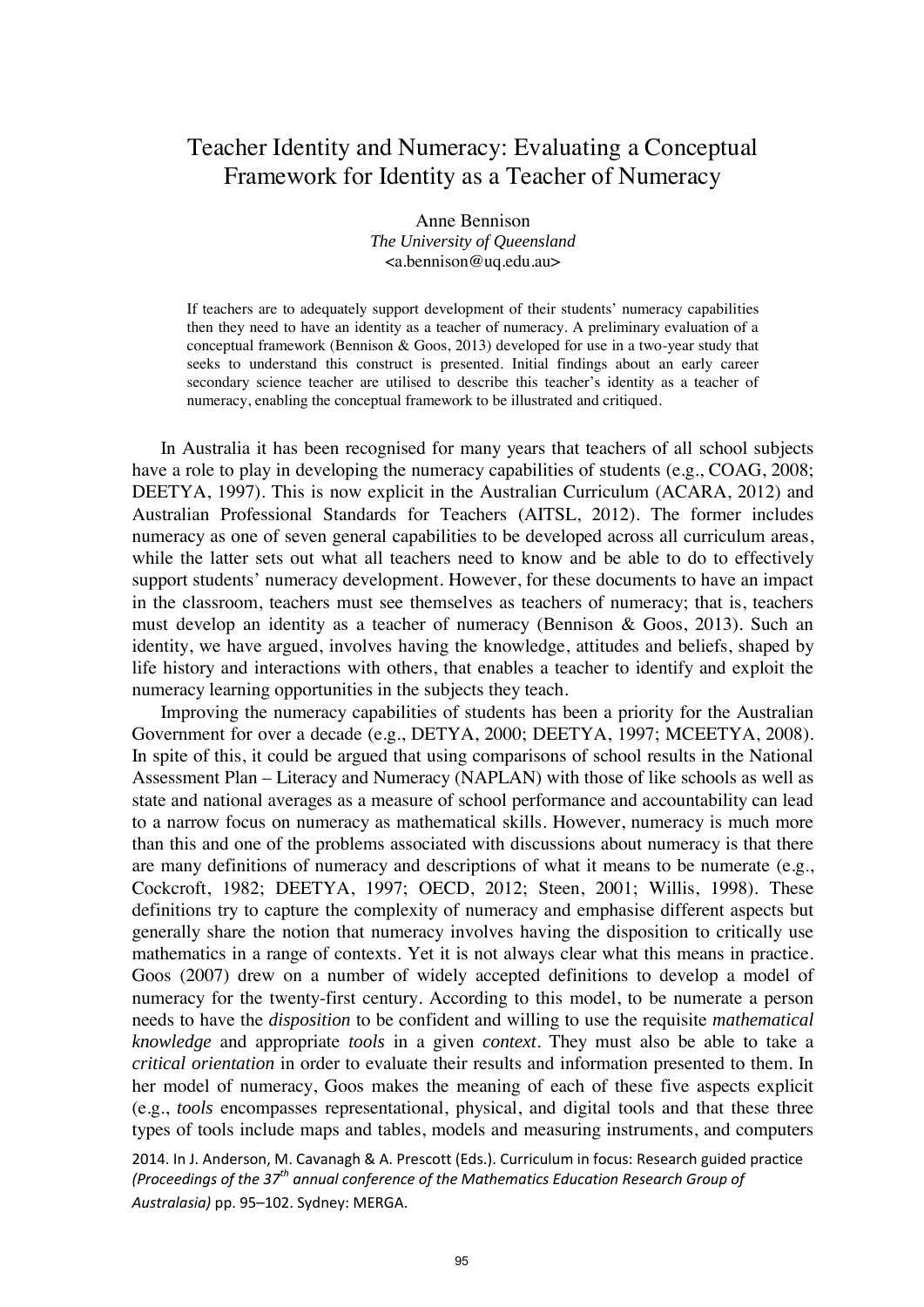and calculators, respectively). For further elaboration of the model see Goos, Dole and Geiger (2011).

In this paper previous research is extended by exploring how empirical data can be mapped onto a conceptual framework for identity as a teacher of numeracy (Bennison & Goos, 2013). The purpose of the paper is to evaluate this framework by utilising some initial findings from a two-year study that aims to develop an understanding of this construct. While the framework was developed from a theoretical perspective, identification of strengths and weaknesses in the framework is only possible when it is tested with empirical data. Specifically, the paper addresses the question of whether the domains of influence present in the framework provide an adequate conceptual framework for identity as a teacher of numeracy.

## Identity as a Teacher of Numeracy

There has been increased interest in using teacher identity as a construct for investigating the knowledge, affect, and practices of teachers over the last decade. However, one of the challenges associated with research in this area is that of developing a framework that is both comprehensive and at the same time amenable to empirical studies (Enyedy, Goldberg, & Welsh, 2005). One possible approach is to develop a framework that is situation specific such as that which we developed for identity as a teacher of numeracy (see Bennison & Goos, 2013 for a full discussion of how the framework was developed). Drawing on Van Zoest and Bohl's (2005) framework for mathematics teacher identity, as well as other literature on teacher identity, this conceptual framework (summarised in Table 1) is organised around four interconnected domains of influence. These are a knowledge domain, an affective domain, a social domain, and a life history domain. Within each of these domains of influence there is a focus on those characteristics that are particularly relevant in the context of a teacher providing opportunities for students' numeracy development. For example, within the knowledge domain three types of knowledge are considered necessary. A teacher needs mathematical content knowledge (MCK) relevant to their subject area, knowledge of the curriculum (CK) that enables them to identify when and how mathematics can be used to support students' understanding of the subject, and pedagogical content knowledge (PCK) necessary to design appropriate learning activities.

| Domains of influence | Characteristics                              |
|----------------------|----------------------------------------------|
| Knowledge            | Mathematics content knowledge (MCK)          |
|                      | Pedagogical content knowledge (PCK)          |
|                      | Curriculum knowledge (CK)                    |
| Affective            | Confidence                                   |
|                      | <b>Beliefs</b>                               |
| Social               | School communities                           |
|                      | Professional communities                     |
| Life History         | Past experiences of mathematics and teaching |

*Framework for Identity as a Teacher of Numeracy* 

Table 1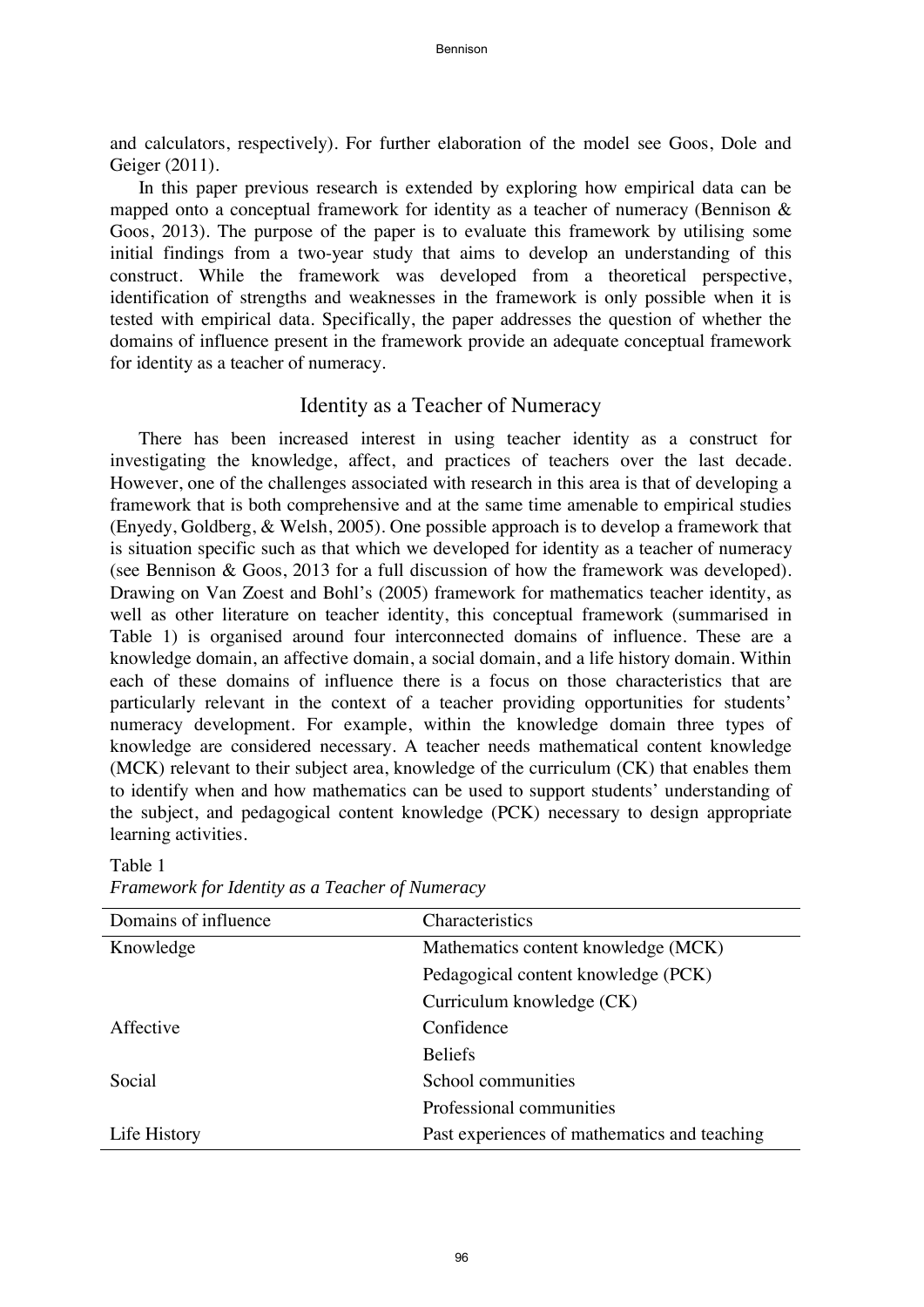# Research Design and Methods

Karen, the teacher who is the focus of this paper, is one of eight teachers participating in a two-year study (2013–2014) designed to gain an understanding of identity as a teacher of numeracy. While the study is non-interventionist, the teachers participating in the study were recruited because they had previously agreed to participate in a larger study (hereafter referred to as the *Numeracy Project*) designed to investigate the potential of professional learning opportunities based on the model of numeracy described earlier (Goos et al., 2011). The teachers have differing disciplinary backgrounds and experience and are from two Queensland secondary schools, one in a metropolitan area and the other located in a regional area. In this paper data collected in the first year of the study are utilised to provide a preliminary evaluation of the conceptual framework for identity as a teacher of numeracy described in the previous section.

During three visits to Karen's school in 2013 at least two lessons were observed and Karen was interviewed about the task that she used, student learning, and her own learning. Karen also participated in a scoping interview to ascertain information about her background, beliefs about numeracy, school context, and the opportunities she has had to learn about supporting her students' numeracy development through the subjects she teaches. Additionally, at the beginning of the study, Karen completed a survey that sought information about her confidence related to numeracy, and engaged in a task designed to assess her understanding of numeracy. If the framework for identity as a teacher of numeracy (Bennison & Goos, 2013) is an adequate conceptual framework for the study, then it should be possible to map information from these data collection events onto the four domains of influence and describe Karen's identity as a teacher of numeracy.

Karen's responses to questions in the scoping interview were allocated to one of the four domains of influence that comprise the conceptual framework. Her answers to questions about her pre-service education and professional development experiences to date contributed to her knowledge domain as these responses gave some indication of her MCK and PCK. Karen's replies to questions about what she believes numeracy is, about her colleagues, and how she came to be a teacher contributed to her affective domain, social domain, and life history domain, respectively. Observations of Karen's classroom practice and the subsequent post-lesson interviews, as well as the other data collection events supplemented this information. Drawing on these data, the next section presents a case study of Karen so that her identity as a teacher of numeracy can be discussed in the subsequent section.

## Karen's Story

#### *Background*

Karen is an early career science teacher from the metropolitan school. She is currently in her third year of teaching and has been at her present school since she graduated in 2010. As well as a Bachelor of Education, Karen completed a Bachelor of Applied Science, majoring in Biology as part of a dual degree program. However, Karen has had limited experience teaching science. Despite having completed only one first year mathematics subject and a mathematics curriculum subject designed to prepare pre-service teachers to teach junior mathematics (Years 8–10) and Mathematics A (a non-calculus based subject that can be taken in the final two years of high school), Karen's teaching experience has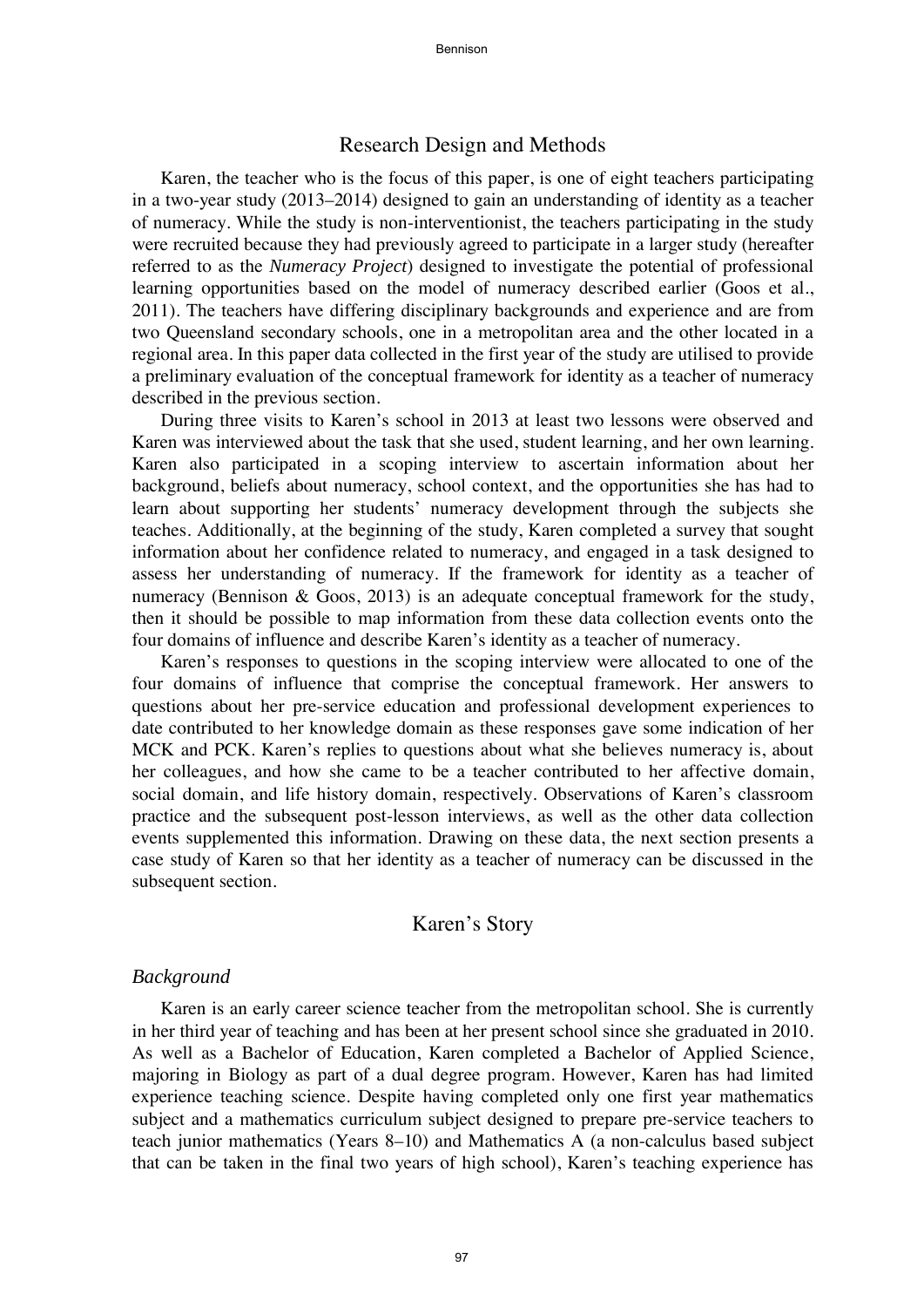been mainly with mathematics classes. However, in 2013 she did have a Year 9 Science class and this class was the focus of lesson observations and post-lesson interviews during the school visits.

#### *School Context*

The school where Karen teaches is located in a low socioeconomic area in metropolitan Brisbane. There are approximately 900 students; of which 8% had Indigenous backgrounds and 5% had a language background other than English. While student performance on the National Assessment Program – Literacy and Numeracy (NAPLAN) for 2012 was close to schools with students who have a similar average level of educational advantage, it was substantially below the Australian schools' average. As part of efforts to address this issue, the principal of the school is keen to promote an across the curriculum approach to numeracy and has agreed to the schools' participation in the *Numeracy Project*.

In Year 8 and Year 9 classes are arranged in "POD groups" where students have one teacher for mathematics and science and another teacher for English and history. Students in these year levels study history for one semester per year while the remaining core subjects (mathematics, science and English) are taken in both semesters. The school day is structured with four seventy-minute lessons, which means that three lessons per week are devoted to each of the four core subjects.

#### *Understandings and Experiences*

According to Karen, numeracy is "mathematical concepts but in the context of real life … maths is the subject and numeracy is the application." Karen reported that none of her university courses had provided her with opportunities to learn how to incorporate numeracy into the science curriculum and she had not had any formal professional development in this area prior to her participation in *Numeracy Project*. Despite this, she believes that "Science really lends itself to numeracy because the context is already there and you've just got to make the opportunities". She thinks that developing students' numeracy capabilities through science "can happen quite naturally, it doesn't have to be contrived." Karen wants to develop her skills in this area and "jumped at the opportunity" to participate in the *Numeracy Project*.

Karen finds that students in her Year 9 class "struggle with any activity that is out of the ordinary or out of their routine or involves them having less guidance … anything outside the routine just kind of scares them and rather than failing they'd rather not try." For Karen, this means feeling a need to provide students with highly structured tasks. Karen also reported a high level of student absenteeism, resulting in many students having gaps in their knowledge and experiencing a sense of discontinuity, a problem exacerbated by only having three science lessons a week.

Lack of access to technology has resulted in some restrictions on what Karen is able to do in the classroom. For example, in one of the observed lessons Karen investigated the decay of radioactive isotopes using a physical simulation. She would have liked her class to explore this further by getting students to use an electronic simulation, available through the Internet, which enabled the process to be observed for a much large number of atoms. However, this was not possible because only a few students had laptops and there were no computers in the classroom, except for the one available to the teacher. Laptops were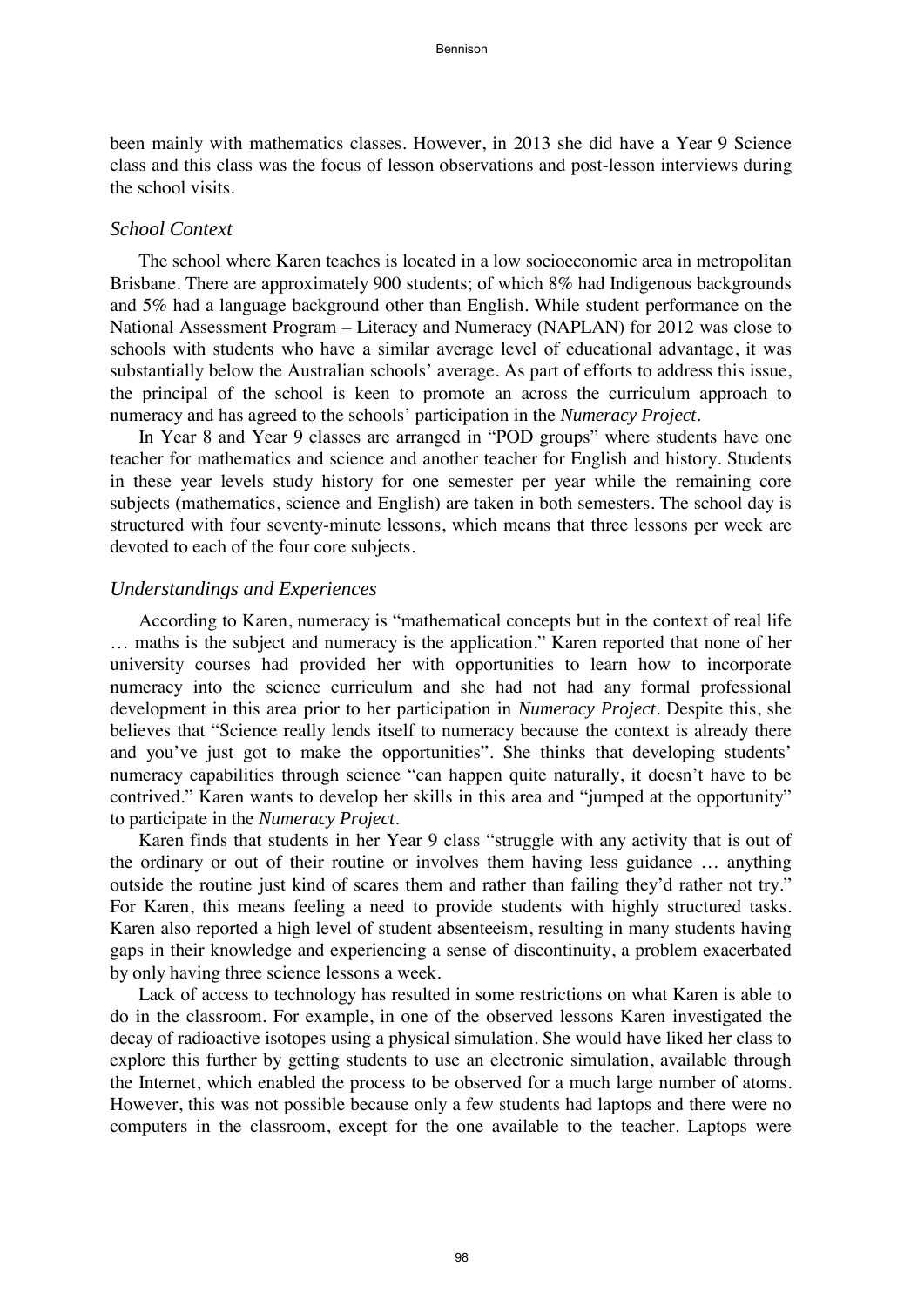accessible to students through an optional school hire scheme but not many students had utilised this facility.

Karen finds that her Heads of Department for both science and mathematics are really supportive, with the former having a strong literacy focus and the latter providing resources related to numeracy. Although Karen's responses to the survey seeking information about her confidence in teaching numeracy were generally positive, she did express uncertainty in her ability to promote active engagement in numeracy learning, utilise multiple representations of mathematical ideas, and provide assessment opportunities that enable students to demonstrate their numeracy knowledge.

#### *Classroom Practice*

Observations of Karen's Year 9 science class provide evidence of how she was able to develop the numeracy capabilities of her students through the science curriculum. One lesson that was observed was part of an Earth Science unit. Karen introduced the concept of geological time by asking students to map events in the history of the Earth onto a timeline created with a roll of paper towel.

Students were presented with a table that listed a number of biological and geological events that had occurred since the formation of the Earth 4,600 million years ago. Some of this information is presented in Table 2. Students' first task was to decide on an appropriate scale for their timeline. After some teacher-led discussion they came to a consensus that they should use 1 metre to represent 1,000 million years. One student was asked to measure out 4.6 metres of paper towel and label this initial point of the timeline as "Formation of the Earth".

| $\sim$ $\sim$               |                     |
|-----------------------------|---------------------|
| Event                       | Years ago           |
|                             | (Millions of years) |
| Formation of the Earth      | 4,600               |
| First bacteria              | 3,500               |
| First fish                  | 505                 |
| Extinction of the dinosaurs | 65                  |
| First humans                | 2                   |

Table 2 *Events in the History of the Earth* 

Karen continued to elicit the position of various biological and geological events and then ask a student to mark and label this point on the timeline. Difficulties arose with the appearance of the first fish and the extinction of the dinosaurs. Calculations for these events required students to convert the distance calculated to centimetres before they could add these events to their timeline. The final event, the appearance of the first humans, 2 million years ago, was marked 2 millimetres from the end of the timeline. The task is illustrated in Figure 1.

Karen used this activity to help students to understand that biological events are relatively recent in the context of the history of the Earth. She commented that "using the timescale just put it in perspective a lot more" and enables students "to realise that human history is just a sliver on the end of the timeline". According to Karen, "the emphasis is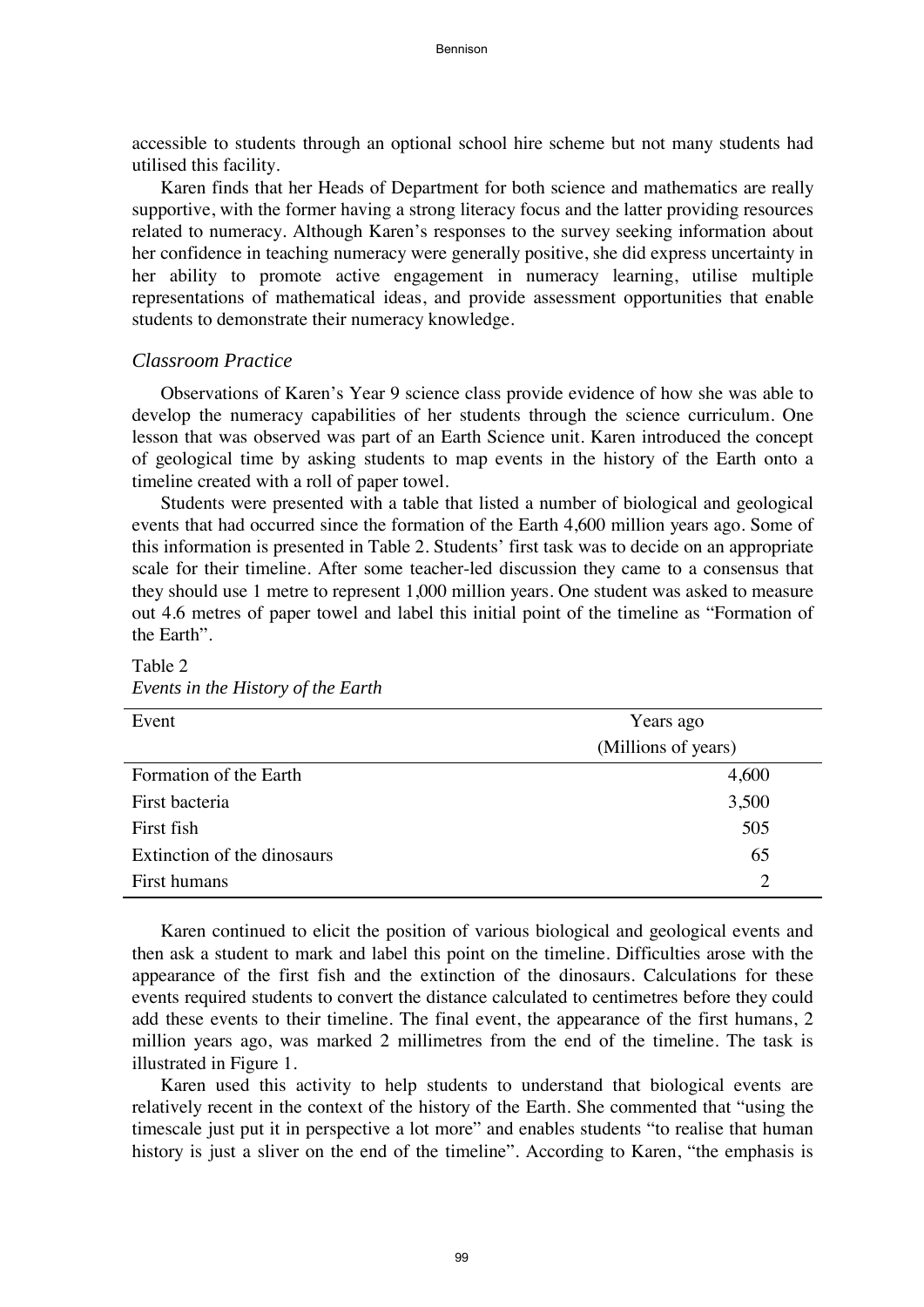placed on what is happening at the end of the timescale so it seems to be proportionally bigger than what it is". Karen also thought that when these data are presented in a table it is misleading because the sizes of the rows are usually about the same and this gives the false impression that geological time periods were of similar lengths.



(a) Beginning of the timeline (b) Length of the timeline



*Figure 1.* Illustration of the task Karen used.

While this activity enables students to develop an understanding of the scientific concept of geological time, it also provides students with opportunities to develop their numeracy capabilities. In terms of the numeracy model (Goos et al., 2011), the task has a *context* within the science curriculum and incorporates *mathematical knowledge* that includes measurement and ratio. Students use *representational tools* when they read information from a table and create a timeline using the *physical tools* of a measuring tape and a ruler. The task also fosters positive *dispositions*, as evidenced by students putting the timeline on the notice board and wanting to sign their names on it because "they were all really proud of it". However, the opportunity for students to develop a *critical orientation* was limited because of the highly structured way that Karen implemented the task. Although students must decide on an appropriate scale and make a transition from measuring in metres to centimetres to millimetres, there was little opportunity for individual students to decide on scale and justify their choice. In the lessons that follow students will study the formation of the continents. Karen has diagrams that illustrate the positions of the continents at significant times in their development. She plans to place these on the timeline to enrich students' understandings the history of the Earth.

Other lessons that were observed included Karen getting students to draw a scaled diagram of the structure of the Earth to overcome the "common misconception that the crust we dig into all the time is really thick and protective", and using a simulation to model radioactive decay.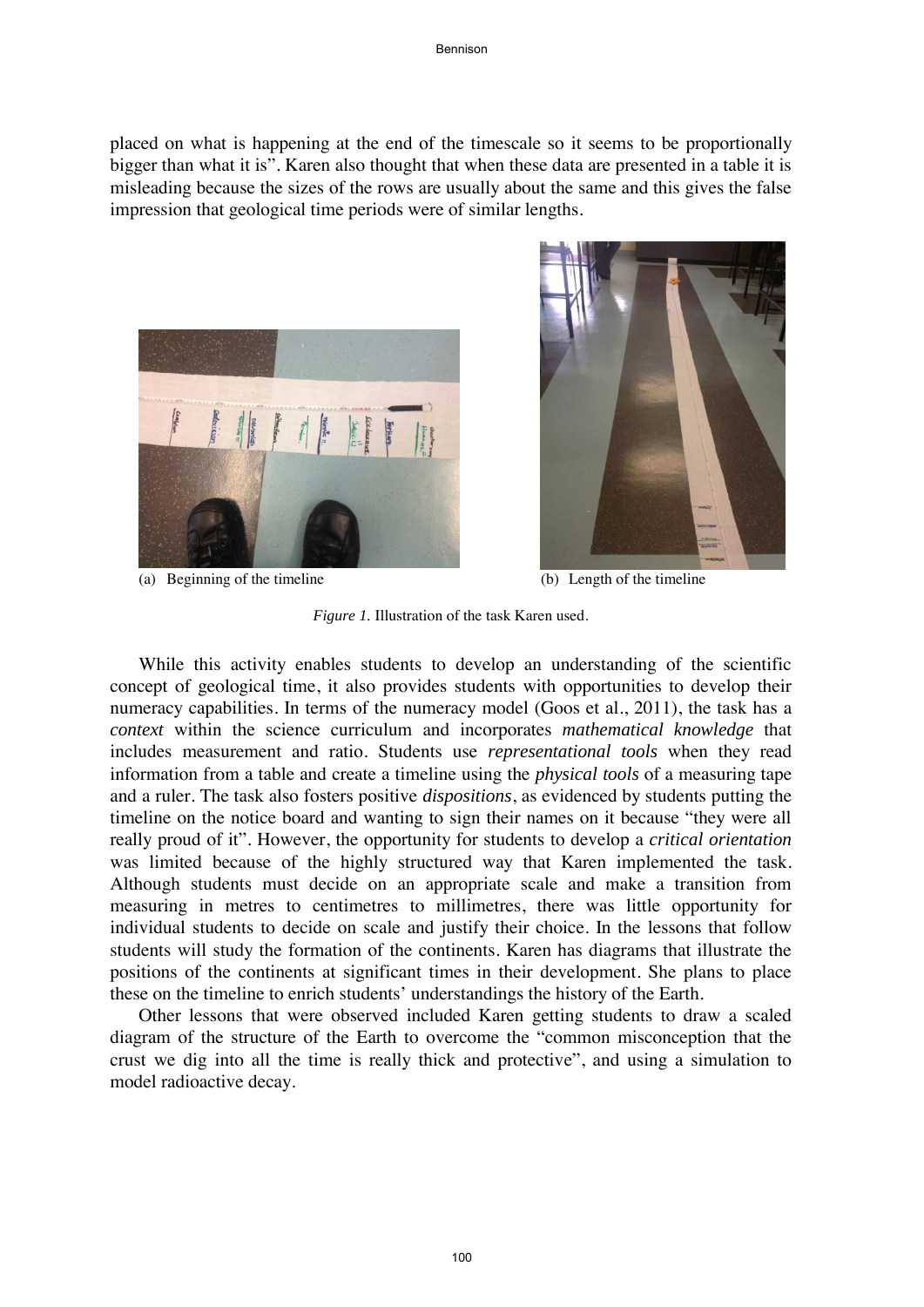# Discussion

Karen's pre-service education and lack of formal professional development opportunities suggest that her knowledge domain may have limited MCK and PCK, although her participation in the *Numeracy Project* and the mentoring provided by her immediate supervisors may support growth in this area. Within the affective domain Karen's personal conception of numeracy, as expressed during interviews, focuses on *mathematical knowledge* and *contexts*, only two of the five elements in the numeracy model (Goos et al., 2011). She believes that numeracy exists in science but she did not fully exploit the numeracy learning opportunity she had identified within the science curriculum through the activity described above, perhaps because of her personal conception of numeracy and/or limited PCK for designing activities that promote numeracy learning. When prompted, Karen acknowledged that students used representational and physical *tools*, the table and measuring instruments, respectively and that the task supported positive *dispositions* towards the use of mathematics; however, she did not appear to have considered these aspects of the task when she was planning the lesson.

Mentoring from her immediate supervisors and her interactions with students constitute the social domain for Karen. While the former supports development of her identity as a teacher of numeracy, the student characteristics she described are a constraint on what she feels she is able to do in the classroom and result in her teacher-centred approach. Coupled with her lack of confidence in some areas of teaching numeracy, this limits her ability to provide students with opportunities to develop a *critical orientation* and build their confidence in using mathematics, taking risks, and displaying initiative (*dispositions*). As an early career science teacher, Karen's life history domain mainly comprises her preservice education and initial teaching experiences. She has had limited opportunities to develop her MCK and PCK through education (both pre-service and in-service) and within the classroom but is keen to do so as evidenced by her willingness to participate in the *Numeracy Project*.

The analysis presented here illustrates that it is possible to use Karen's case study to "fill in" the domains of influence present in the conceptual framework for identity as a teacher of numeracy. However, it is also apparent from the analysis that there are some factors that influence Karen's identity as a teacher of numeracy that are beyond her control and not part of her knowledge, affective, social, or life history domains. These elements include the structure of the school day, availability of computer resources, and the school focus on numeracy across the curriculum. For example, only seeing students three times a week coupled with the high level of absenteeism presents Karen with a dilemma. She conceded that the tasks that were observed took much longer that she expected and while she saw value in using them, she must also ensure that she *covers the content*. Therefore the conceptual framework provides a partial picture of Karen's identity as a teacher of numeracy and there is a need to situate the domains of influence in the framework within a fifth domain that accounts for these factors – a contextual domain.

# Concluding Remarks

If the objectives of the Australian Curriculum (ACARA, 2012) and the Australian Professional Standards for Teachers (AITSL, 2012) are to be realised, it will be important for all teachers to develop an identity as a teacher of numeracy. In order to assist teachers to develop such an identity, it is first necessary to understand this construct. Drawing on data